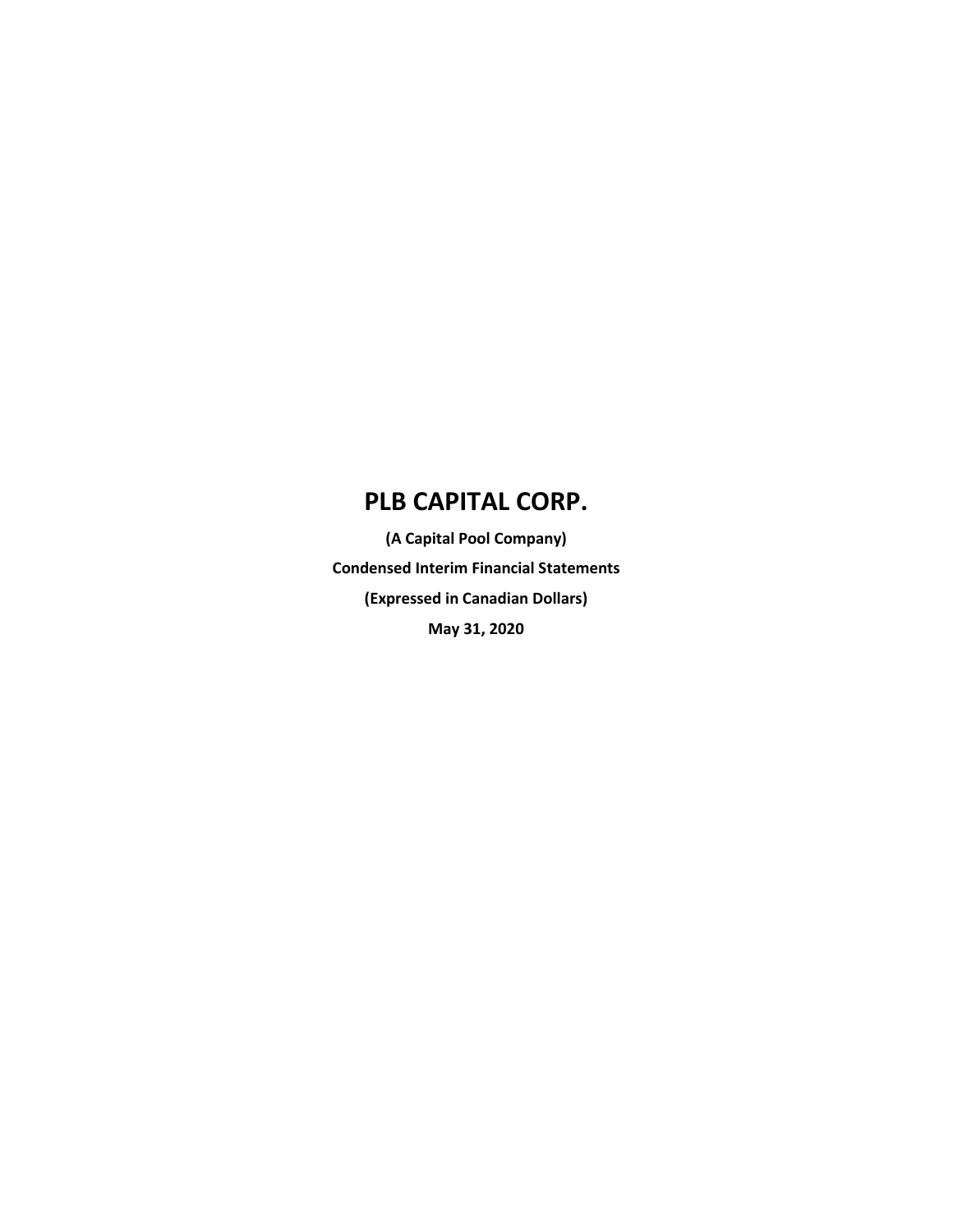Condensed Interim Statement of Financial Position Expressed in Canadian Dollars Unaudited

|                                                                    | May 31, |           | November 30,  |
|--------------------------------------------------------------------|---------|-----------|---------------|
|                                                                    |         | 2020      | 2019          |
| <b>Assets</b>                                                      |         |           |               |
| <b>Current Assets</b>                                              |         |           |               |
| Cash                                                               | \$      | 180,677   | \$<br>201,060 |
| Amounts receivable                                                 |         | 878       | 2,344         |
| <b>Total Assets</b>                                                | \$      | 181,555   | \$<br>203,404 |
| Liabilities and Shareholders' Equity<br><b>Current Liabilities</b> |         |           |               |
| Accounts payable                                                   | \$      | 278       | \$            |
| Shareholders' equity                                               |         |           |               |
| Contributed surplus                                                |         | 35,090    | 35,090        |
| <b>Share Capital</b>                                               |         | 260,055   | 260,055       |
| Deficit                                                            |         | (113,868) | (91,741)      |
| <b>Total Shareholders' Equity</b>                                  |         | 181,277   | 203,404       |
| <b>Total Liabilities and Shareholders' Equity</b>                  | \$      | 181,555   | \$<br>203,404 |

Nature of Operations and Going Concern (Note 1)

On behalf of the Board:

*"Giuseppe Perone"* , Director

*"David Loretto"* , Director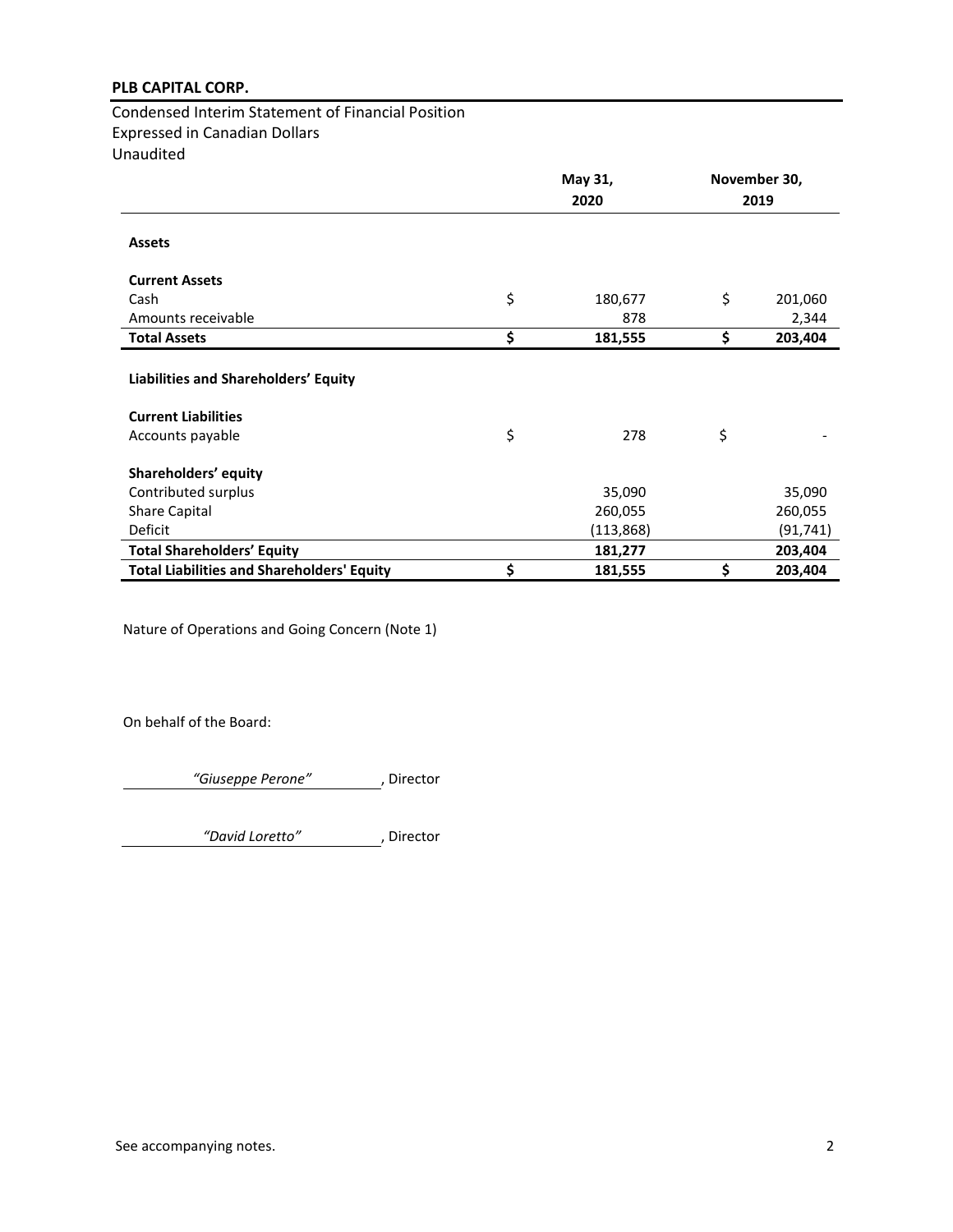Condensed Interim Statement of Comprehensive Loss Expressed in Canadian Dollars Unaudited

|                                            | Three months ended<br>May 31, |           |    |                          | Six months ended<br>May 31, |           |      |           |
|--------------------------------------------|-------------------------------|-----------|----|--------------------------|-----------------------------|-----------|------|-----------|
|                                            |                               | 2020      |    | 2019                     |                             | 2020      | 2019 |           |
| <b>Expenses</b>                            |                               |           |    |                          |                             |           |      |           |
| Audit and accounting                       | \$                            | 6,750     | \$ | $\overline{\phantom{a}}$ | \$                          | 6,750     | \$   | 7,560     |
| Consulting                                 |                               |           |    | 6,000                    |                             |           |      | 6,000     |
| Interest and bank charges                  |                               | 48        |    | 25                       |                             | 66        |      | 45        |
| Legal                                      |                               |           |    | 12,125                   |                             |           |      | 22,180    |
| Office and administration                  |                               | 14        |    | 993                      |                             | 14        |      | 1,783     |
| Share-based compensation                   |                               |           |    | 29,800                   |                             |           |      | 29,800    |
| Transfer and filing                        |                               | 10,097    |    | 11,100                   |                             | 15,297    |      | 11,100    |
|                                            |                               | (16,909)  |    | (60, 043)                |                             | (22, 127) |      | (78, 468) |
| Net loss comprehensive loss for the period | \$                            | (16,909)  | \$ | (60, 043)                | \$                          | (22, 127) | \$   | (78, 468) |
| <b>Basic and diluted loss per share</b>    | \$                            | 0.01      | \$ | (0.02)                   | \$                          | 0.01      | \$   | (0.03)    |
| Weighted average number of common share    |                               |           |    |                          |                             |           |      |           |
| outstanding                                |                               | 4,000,000 |    | 2,369,565                |                             | 4,00,000  |      | 2,186,813 |
| See accompanying notes.                    |                               |           |    |                          |                             |           |      |           |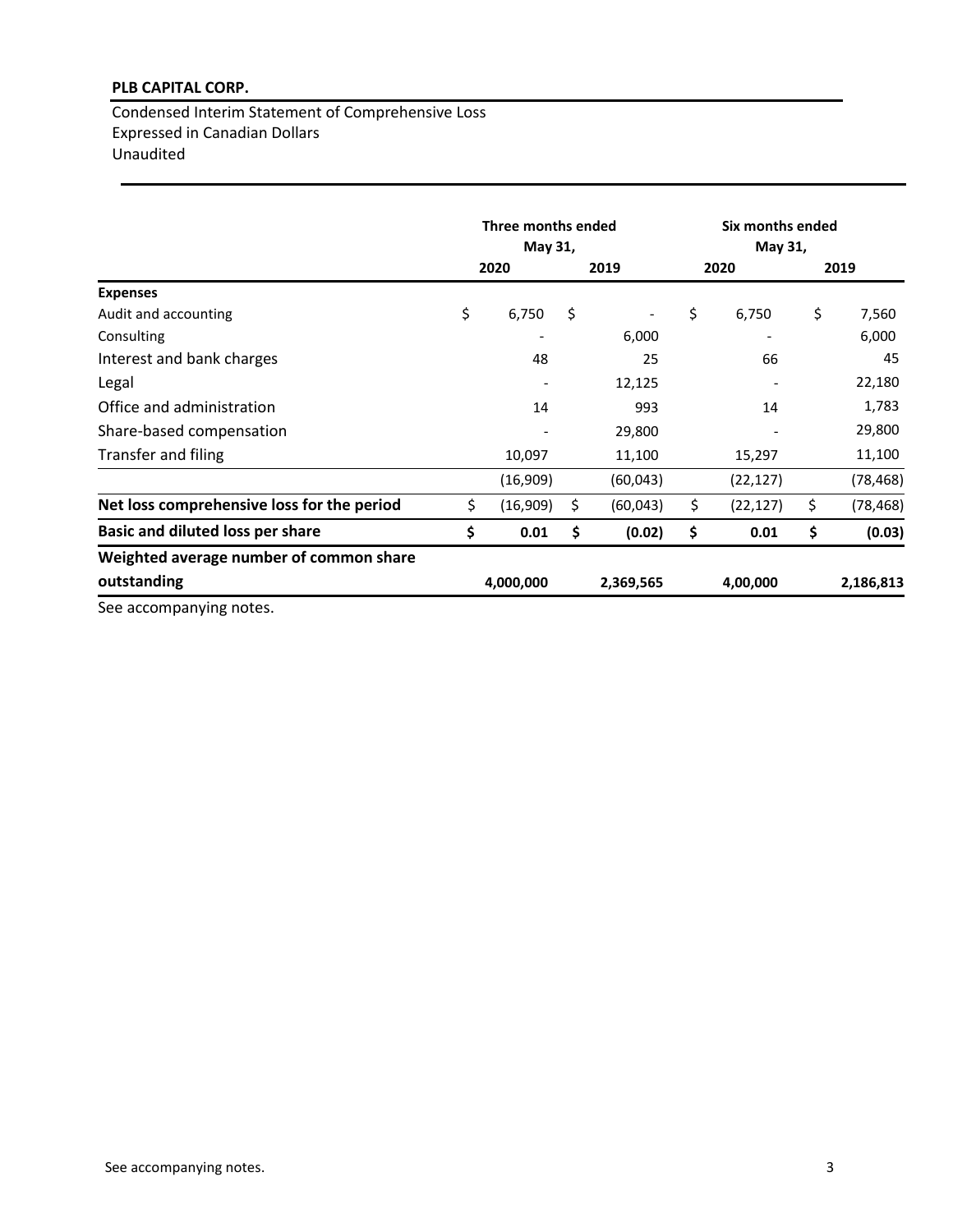Condensed Interim Statement of Changes in Shareholders' Equity Expressed in Canadian Dollars Unaudited

|                                                                                                                                    | <b>Share Capital</b>              |                          |    |                                                      |    |                        |    |                                          |
|------------------------------------------------------------------------------------------------------------------------------------|-----------------------------------|--------------------------|----|------------------------------------------------------|----|------------------------|----|------------------------------------------|
|                                                                                                                                    | <b>Number of</b><br><b>Shares</b> | <b>Amount</b>            |    | Contributed<br>surplus                               |    | <b>Deficit</b>         |    | <b>Total Equity</b>                      |
| <b>Balance at November 30, 2019</b><br>Net loss for the year                                                                       | 4,000,000                         | \$<br>260,055            | \$ | 35,090                                               | \$ | (91, 741)<br>(22, 127) | -S | 203,404<br>(22, 127)                     |
| Balance at May 31, 2020                                                                                                            | 4,000,000                         | \$<br>260,055            | s  | 35,090                                               | S  | (113, 868)             | Ş. | 181,277                                  |
|                                                                                                                                    | <b>Share Capital</b>              |                          |    |                                                      |    |                        |    |                                          |
|                                                                                                                                    | Number of<br><b>Shares</b>        | <b>Amount</b>            |    | <b>Contributed</b><br>surplus                        |    | <b>Deficit</b>         |    | <b>Total Equity</b>                      |
| <b>Balance at November 30, 2018</b><br>Share-based payments<br>Public offering - net of share issue costs<br>Net loss for the year | 2,000,000<br>2,000,000            | \$<br>100,000<br>173,216 | \$ | $\blacksquare$<br>29,800<br>$\overline{\phantom{0}}$ | \$ | (18, 314)<br>(78, 468) | \$ | 81,686<br>29,800<br>173,216<br>(78, 468) |
| Balance at May 31, 2019                                                                                                            | 4,000,000                         | \$<br>273,216            | S. | 29,800                                               | S. | (96, 782)              | \$ | 206,234                                  |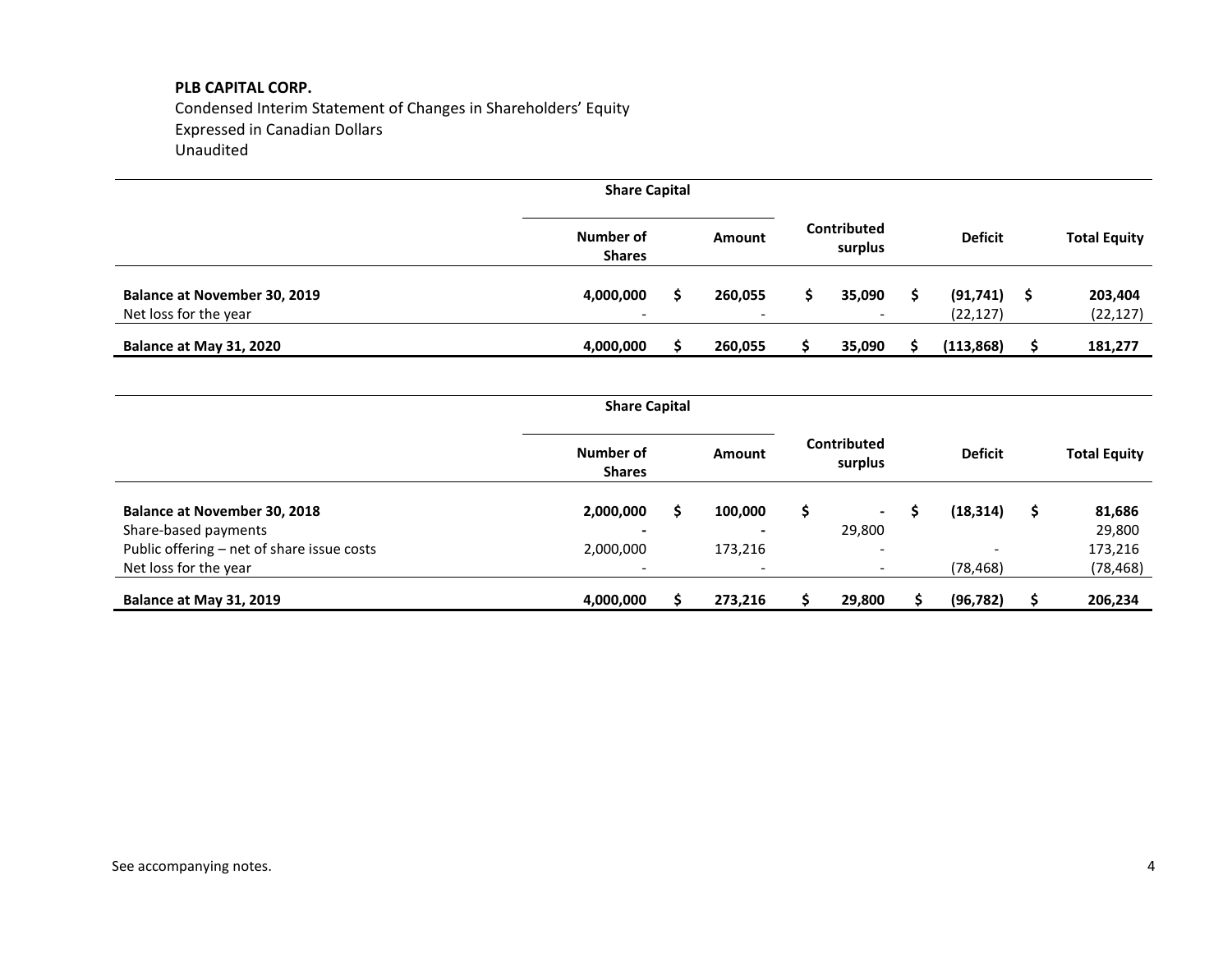Condensed Interim Statement of Cash Flows Expressed in Canadian Dollars Unaudited

|                                             | For the six months<br>ended May 31, 2020 | For the six months<br>ended May 31, 2019 |
|---------------------------------------------|------------------------------------------|------------------------------------------|
|                                             |                                          |                                          |
| <b>Operating Activities</b>                 |                                          |                                          |
| Net loss for period                         | \$<br>(22, 127)                          | \$<br>(78, 468)                          |
| Item not involving cash:                    |                                          |                                          |
| Share-based compensation                    |                                          | 29,800                                   |
|                                             | (22, 127)                                | (48, 668)                                |
| Changes in non-cash working capital items:  |                                          |                                          |
| Amounts receivable                          | 1,466                                    | (500)                                    |
| Prepaids                                    |                                          | 10,244                                   |
| Accounts payable                            | 278                                      | 6,300                                    |
| Net cash flows used in operating activities | (20, 383)                                | (32, 624)                                |
|                                             |                                          |                                          |
| <b>Financing Activity</b>                   |                                          |                                          |
| Cash received in public offering            |                                          | 173,216                                  |
| Cash provided by financing activity         |                                          | 173,216                                  |
|                                             |                                          |                                          |
| Net increase in cash                        | (20, 383)                                | 140,592                                  |
| Cash, beginning of the year                 | 201,060                                  | 70,169                                   |
| Cash, end of year                           | \$<br>180,677                            | \$<br>210,761                            |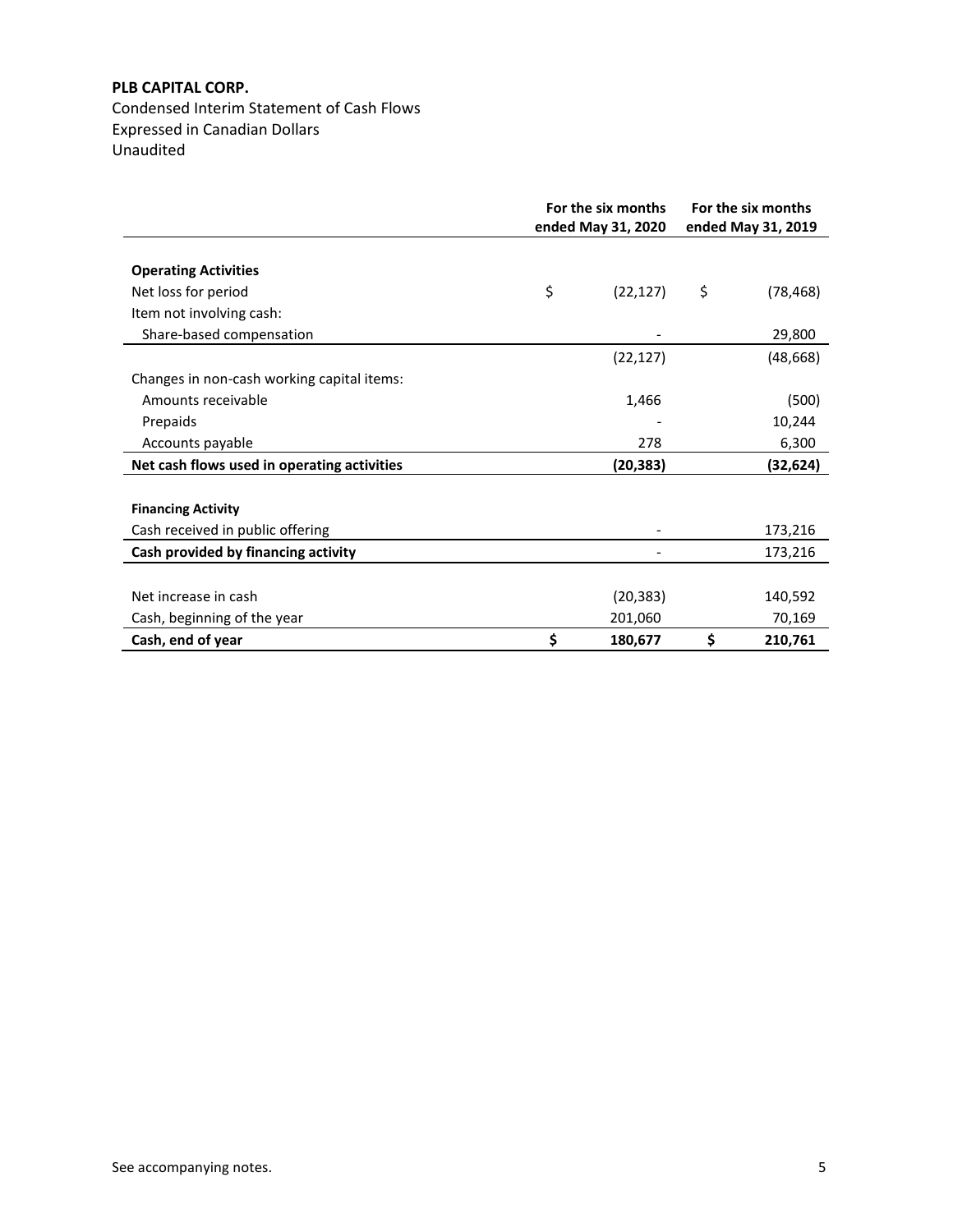**PLB CAPITAL CORP.** Notes to the Condensed Interim Financial Statements For the Six Months Ended May 31, 2020 Expressed in Canadian Dollars Unaudited

# **1. Nature of Operations and Going Concern**

PLB Capital Corp. (the "Company") was incorporated under the *Business Corporations Act* (British Columbia) on July 4, 2018 and is a Capital Pool Company under the policies of the TSX Venture Exchange (the "Exchange").

The principal business of the Company will be the identification and evaluation of assets or businesses with a view to completing a "Qualifying Transaction" as it is defined in the policies of the Exchange. The Company has commenced the process of identifying potential acquisitions. There is no assurance that the Company will identify and complete a Qualifying Transaction within the time period described by the policies of the Exchange. Moreover, even if a potential Qualifying Transaction is identified by the Company, it may not meet the requirements of the Exchange.

The head office, principal and registered address and records office of the Company are located at Suite 2080, 777 Hornby Street, Vancouver BC, V5Z 1S4.

The Company has no source of operating revenue, has incurred net losses since inception and during the six month period May 31, 2020 incurred a net loss of \$22,127. Its continued existence will be dependent on the receipt of related party debt or equity financing on terms which are acceptable to the Company.

# **2. Significant Accounting Policies and Basis of Preparation**

The condensed interim financial statements were authorized for issue by the directors of the Company on July 28, 2020. The condensed interim financial statements of the Company have been prepared in accordance with International Financial Reporting Standards ("IFRS"), as issued by the International Accounting Standards Board ("IASB").

#### *Statement of compliance*

The condensed interim financial statements of the Company have been prepared in accordance with IFRS, as issued by the IASB.

#### *Basis of preparation*

The condensed interim financial statements of the Company have been prepared on an accrual basis except for cash flow information and are based on historical costs, modified where applicable. The financial statements are presented in Canadian dollars, which is the Company's functional currency.

#### *Significant accounting judgments, estimates and assumptions*

#### *Critical accounting estimates and judgments*

The preparation of financial statements in conformity with IFRS requires management to make judgments, estimates and assumptions that affect the reported amounts of assets and liabilities and disclosure of contingent assets and liabilities at the date of the statement of financial position, and the reported amounts of expenses during the reporting period. Actual outcomes could differ from these estimates. These financial statements include estimates, which, by their nature, are uncertain. The impact of such estimates appears throughout the financial statements and may require adjustments based on future occurrences. Revisions to accounting estimates are recognized in the period in which the estimate is revised and in future periods if the revision affects both current and future periods. Estimates are based on historical experience, current and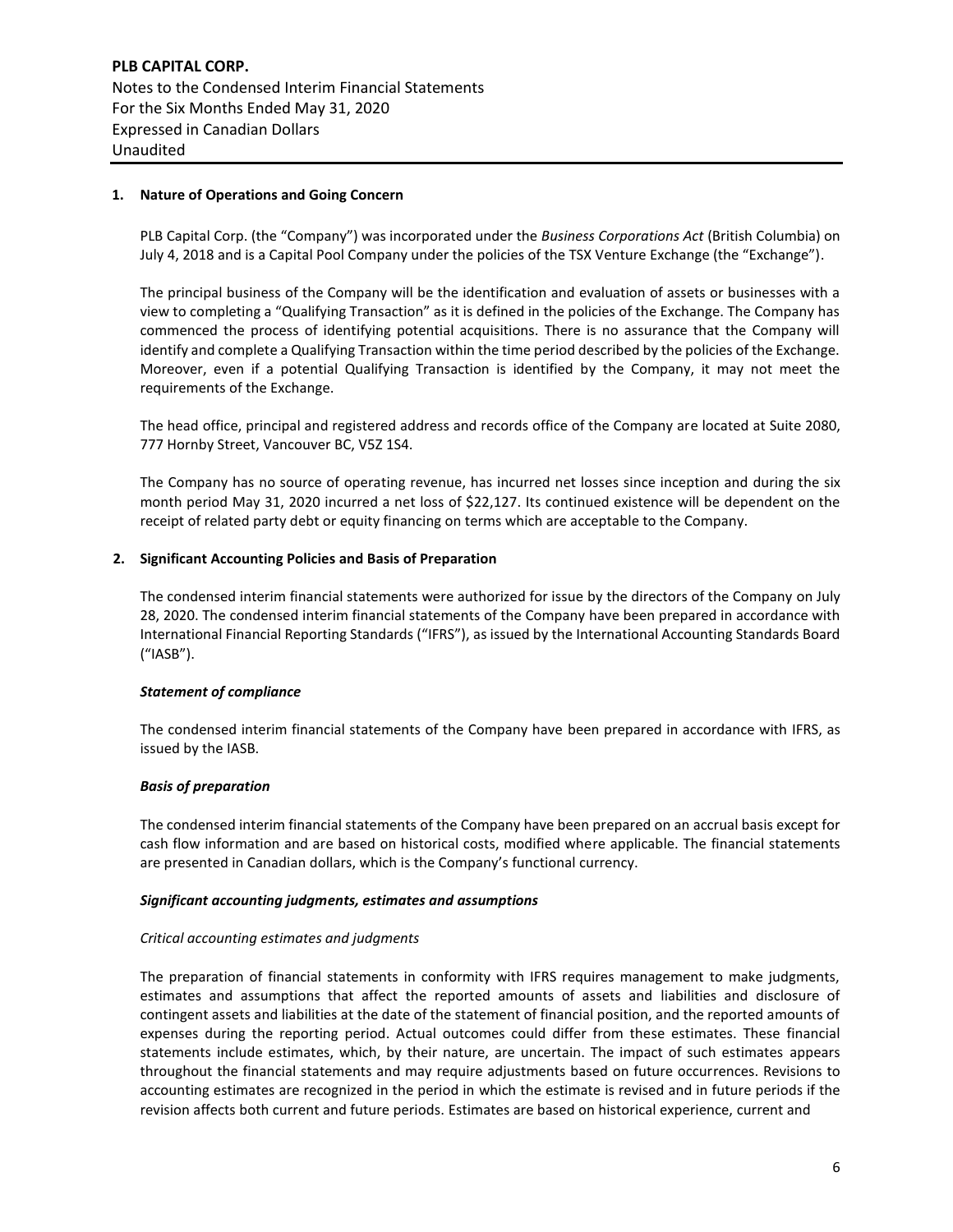# *Significant accounting judgments, estimates and assumptions (cont'd)*

future economic conditions, and other relevant factors that are believed to be reasonable under the circumstances.

# *Critical accounting judgments*

Management must make judgments given the various options available as per accounting standards for items included in the financial statements. Judgments involve a degree of uncertainty and could result in material adjustment to the carrying amounts of assets and liabilities, in the event that actual events differ from a judgment made.

# i) Going concern

The assessment of the Company's ability to continue as a going concern and to raise sufficient funds to pay for its ongoing operating expenditures and meet its liabilities for the ensuing year, involves significant judgment based on historical experience and other factors, including expectation of future events that are believed to be reasonable under the circumstances.

# *Financial instruments*

#### *Financial assets*

Financial assets are classified as Fair value through profit or loss ("FVTPL") when the financial asset is held-fortrading or is designated as FVTPL. A financial asset is classified as FVTPL when it has been acquired principally for the purpose of selling in the near future, it is a part of an identified portfolio of financial instruments that the Company manages and has an actual pattern of short-term profit-taking or if it is a derivative that is not designated and effective as a hedging instrument. Upon initial recognition, attributable transaction costs are recognized in profit or loss when incurred. Financial instruments at FVTPL are measured at fair value, and changes therein are recognized in profit or loss.

# *Financial liabilities*

Financial liabilities are classified as other financial liabilities, based on the purpose for which the liability was incurred. These liabilities are initially recognized at fair value net of any transaction costs directly attributable to the issuance of the instrument and subsequently carried at amortized cost using the effective interest rate method. This ensures that any interest expense over the period to repayment is at a constant rate on the balance of the liability carried in the statements of financial position. Interest expense in this context includes initial transaction costs and premiums payable on redemption, as well as any interest or coupon payable while the liability is outstanding.

# *Impairment of non-financial assets*

The carrying amount of the Company's assets is reviewed at each reporting date to determine whether there is any indication of impairment. If such indication exists, the recoverable amount of the asset is estimated to determine the extent of the impairment loss.

An impairment loss is recognized whenever the carrying amount of an asset or its cash-generating unit exceeds its recoverable amount. Impairment losses are recognized in profit or loss.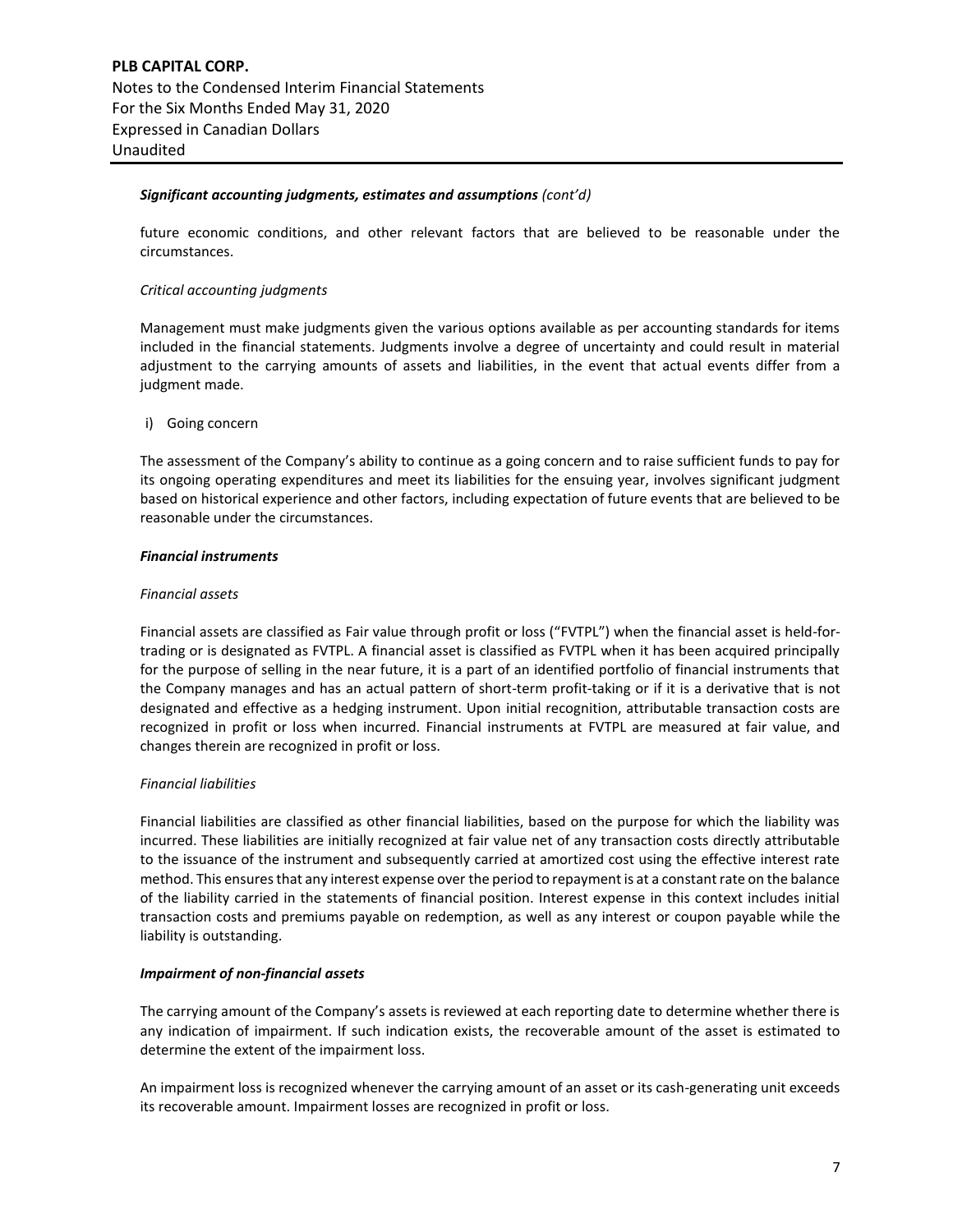**PLB CAPITAL CORP.** Notes to the Condensed Interim Financial Statements For the Six Months Ended May 31, 2020 Expressed in Canadian Dollars Unaudited

# *Impairment of non-financial assets (cont'd)*

The recoverable amount of assets is the greater of an asset's fair value less cost to sell and value in use. In assessing value in use, the estimated future cash flows are discounted to their present value using a pre-tax discount rate that reflects the current market assessments of the time value of money and the risks specific to the asset. For an asset that does not generate cash inflows largely independent of those from other assets, the recoverable amount is determined for the cash-generating unit to which the asset belongs.

An impairment loss is only reversed if there is an indication that the impairment loss may no longer exist and there has been a change in the estimates used to determine the recoverable amount, however, not to an amount higher than the carrying amount that would have been determined had no impairment loss been recognized in previous years.

Assets that have an indefinite useful life are not subject to amortization and are tested annually for impairment.

# *Loss per share*

Basic loss per share is computed by dividing the net loss available to common shareholders by the weighted average number of shares outstanding during the reporting period. Diluted loss per share is computed using the treasury stock method, under which the weighted average number of shares outstanding is increased to include additional shares for the assumed exercise of stock options and warrants, if dilutive. The number of additional shares is calculated by assuming that outstanding stock options and warrants are exercised.

Shares held in escrow, other than where their release is subject to the passage of time, are not included in the calculation of the weighted average number of common shares outstanding.

# *Share capital*

Common shares are classified as equity. Transaction costs directly attributable to the issue of common shares and share options are recognized as a deduction from equity, net of any tax effects.

#### *Equity-settled transactions*

Share-based payment arrangements whereby the Company receives goods or services as consideration for its own equity instruments are accounted for as equity-settled share-based payment transactions. Equity instruments issued as consideration for the purchase of non-monetary assets are measured based on the fair value of the common shares on the date the shares are issued.

# **3. Accounting Standards Issued but not yet Effective**

There are no new standards or amendments to standards and interpretations applicable to the Company.

Other accounting standards or amendments to existing accounting standards that have been issued but have future effective dates are either not applicable or not expected to have a significant impact on the Company's financial statements.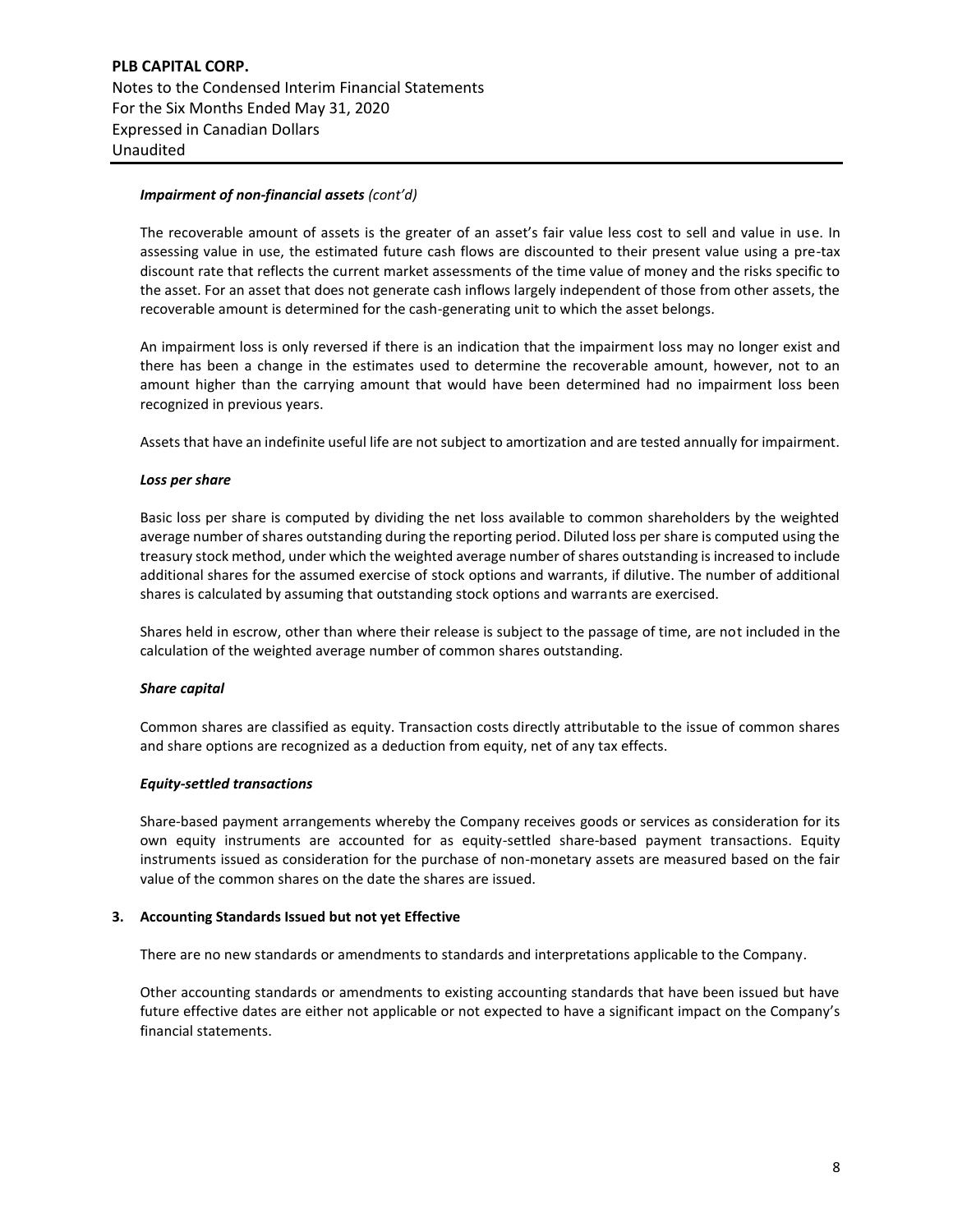# **4. Related Party Disclosures**

The aggregate value of transactions and outstanding balances relating to key management personnel were as follows:

|                          | May 31, 2020 | November 30, 2019 |        |  |
|--------------------------|--------------|-------------------|--------|--|
| Share-based compensation | -            |                   | 29.800 |  |

#### **5. Share Capital**

(a) Authorized

Unlimited number of common shares without par value.

(b) Issued and outstanding

During the year ended November 30, 2019, there were 2,000,000 common shares issued by the Company, for \$0.10 per share for total proceeds of \$200,000 (the "Offering").

During the year ended November 30, 2018, there were 2,000,000 common shares issued by the Company, for \$0.05 per share for total proceeds of \$100,000.

(c) Escrowed shares

An escrow agreement (the "Escrow Agreement") between the Company and certain shareholders of the Company has been completed resulting in 2,000,000 common shares (the "Escrowed Shares"), being all of the issued and outstanding common shares prior to the completion of the Offering, being deposited in escrow. Pursuant to the Escrow Agreement, the Escrowed Shares shall be released pro-rata to the shareholders as to 10% upon issuance of notice of final acceptance of a Qualifying Transaction by the Exchange and as to the remainder in six equal tranches of 15% every six months thereafter for a period of 36 months. These Escrowed Shares may not be transferred, assigned, or otherwise dealt without the consent of the regulatory authorities.

(d) Stock option plan

On March 14, 2019, the Company granted a total of 400,000 share purchase options to the Company's directors and officers. These options will be exercisable at a price of \$0.10 per share for a period of five years.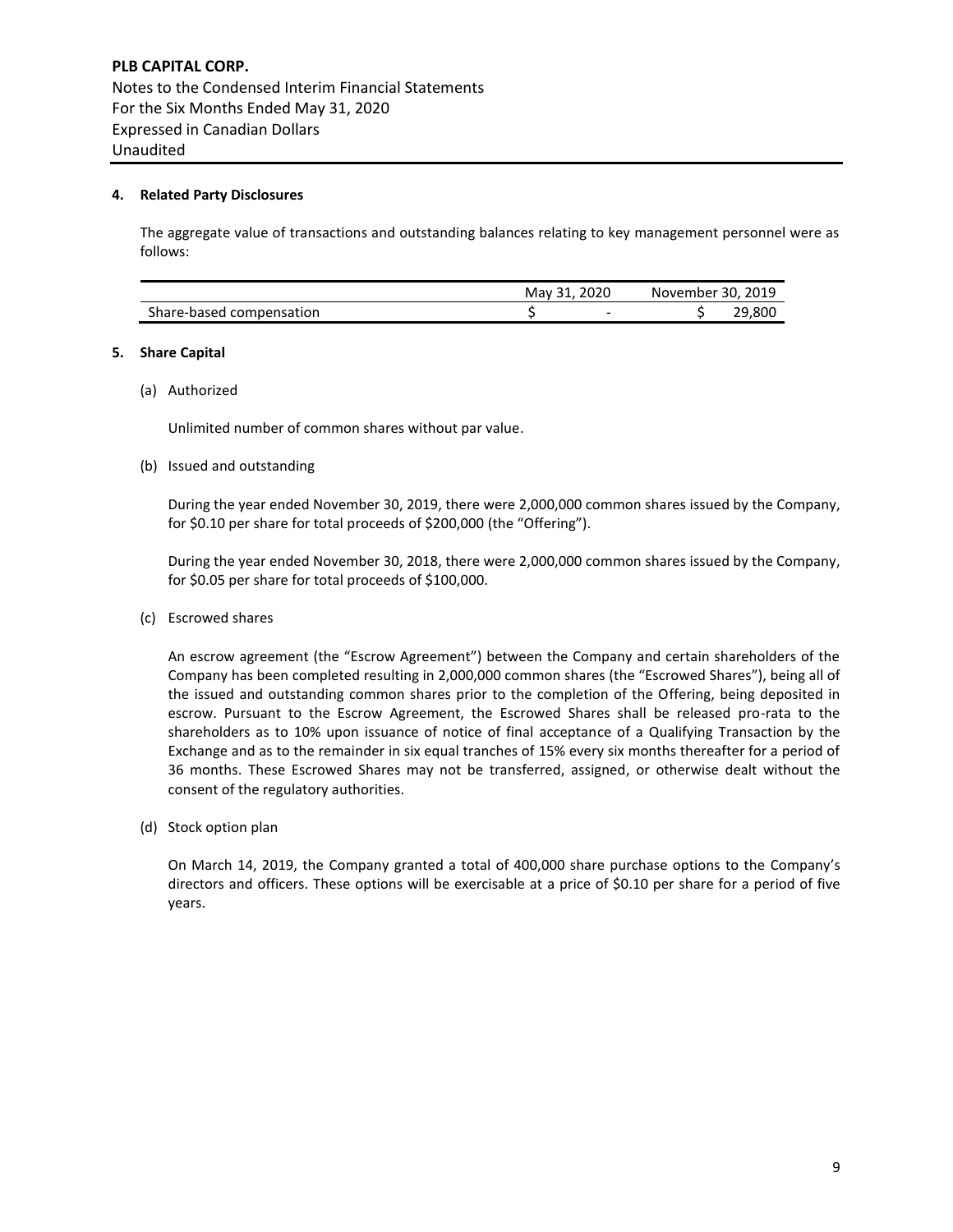# (e) Share purchase warrants

Details of the status of the Company's share purchase warrants are as follows:

|                              | 2020      |          |      | 2019                         |          |      |  |
|------------------------------|-----------|----------|------|------------------------------|----------|------|--|
|                              | Number of | Weighted |      | Number of                    | Weighted |      |  |
|                              | Warrants  | Average  |      | Warrants                     | Average  |      |  |
|                              |           | Exercise |      |                              | Exercise |      |  |
|                              |           | Price    |      |                              | Price    |      |  |
| Outstanding,<br>beginning of | 100,000   | Ś        | 0.10 | $\qquad \qquad \blacksquare$ | \$       |      |  |
| year                         |           |          |      |                              |          |      |  |
| Granted                      |           |          |      | $100,000^{(1)}$              |          | 0.10 |  |
| Outstanding, end of year     | 100,000   |          | 0.10 | 100,000                      |          | 0.10 |  |
| (1) Expire March 14, 2021    |           |          |      |                              |          |      |  |

On completion of the Offering, the Company granted to its agent warrants to acquire up to 5% of the common shares issued under the Offering at a price of \$0.10 per share for a period of 24 months from the closing date of the Offering, being up to 100,000 common shares.

# **6. Financial Risk and Capital Management**

#### *Capital management*

The Company does not generate cash flows from operations. The Company's primary source of funds comes from the issuance of share capital. The Company does not use other sources of financing that require fixed payments of interest and principal due to lack of cash flow from current operations and is not subject to any externally imposed capital requirements.

The Company's objective when managing capital is to safeguard the Company's ability to continue as a going concern.

The Company defines its capital as shareholders' equity. Capital requirements are driven by the Company's general operations. To effectively manage the Company's capital requirements, the Company monitors expenses and overhead to ensure costs and commitments are being paid. There were no changes to the Company's capital management approach during the six months ended May 31, 2020.

# *Management of financial risk*

The Company has classified its accounts payable and accrued liabilities as other financial liabilities. The carrying value of all financial liabilities approximates fair value due to the short-term nature of these financial instruments. The types of risk exposure and the Company's methods of managing the risk remain consistent and are as follows:

(a) Market risk

Market risk is the risk that the fair value or future cash flows of a financial instrument will significantly fluctuate due to changes in market prices. The value of financial instruments can be affected by changes in interest rates, foreign currency rates and other price risk.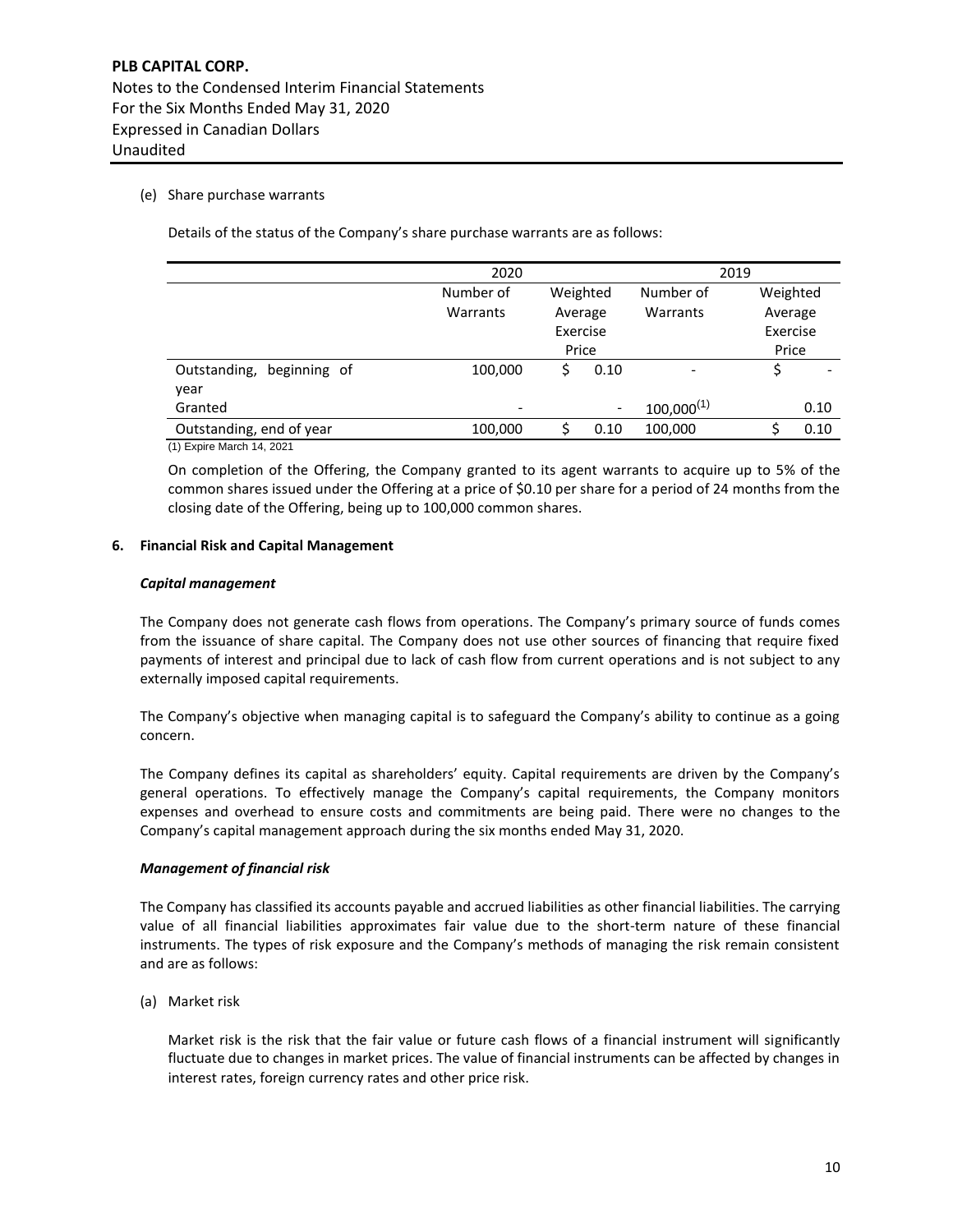# *Management of financial risk (cont'd)*

(i) Interest rate risk

The Company is not subject to significant interest rate risk with respect to its financial instruments.

(ii) Currency risk

The Company is not exposed to currency risk, as all financial instruments and expenditures incurred by the Company are denominated in Canadian dollars.

(iii) Other price risk

Other price risk is the risk that the fair value of a financial instrument will fluctuate as a result of changes in market prices. The Company is not exposed to significant other price risk on its financial instruments.

(b) Credit risk

Credit risk is the risk of an unexpected loss if a customer or third party to a financial instrument fails to meet its contractual obligations and arises principally from the Company's cash. The Company limits exposure to credit risk through maintaining its cash with high-credit quality Canadian financial institutions. The Company is not exposed to significant credit risk on receivables, as these amounts are due from government agencies. The carrying amount of financial assets represents the maximum credit exposure.

(c) Liquidity risk

Liquidity risk is the risk that the Company will not be able to meet its financial obligations as they become due. The Company's approach to managing liquidity risk is to provide reasonable assurance that it will have sufficient funds to meet liabilities when due by forecasting cash flows for operations, anticipated investing and financing activities, and through management of its capital structure. All of the Company's financial liabilities have contractual maturities of less than 90 days.

The fair values of the Company's financial assets and liabilities approximate the carrying amounts due to their short-term nature.

Financial instruments measured at fair value are classified into one of three levels in the fair value hierarchy according to the relative reliability of the inputs used to estimate the fair values. The three levels of the fair value hierarchy are:

- Level 1 Unadjusted quoted prices in active markets for identical assets or liabilities;
- Level 2 Inputs other than quoted prices that are observable for the asset or liability either directly or indirectly; and
- Level 3 Inputs that are not based on observable market data.

All of the Company's financial instruments are measured at Level 1 as at May 31, 2020.